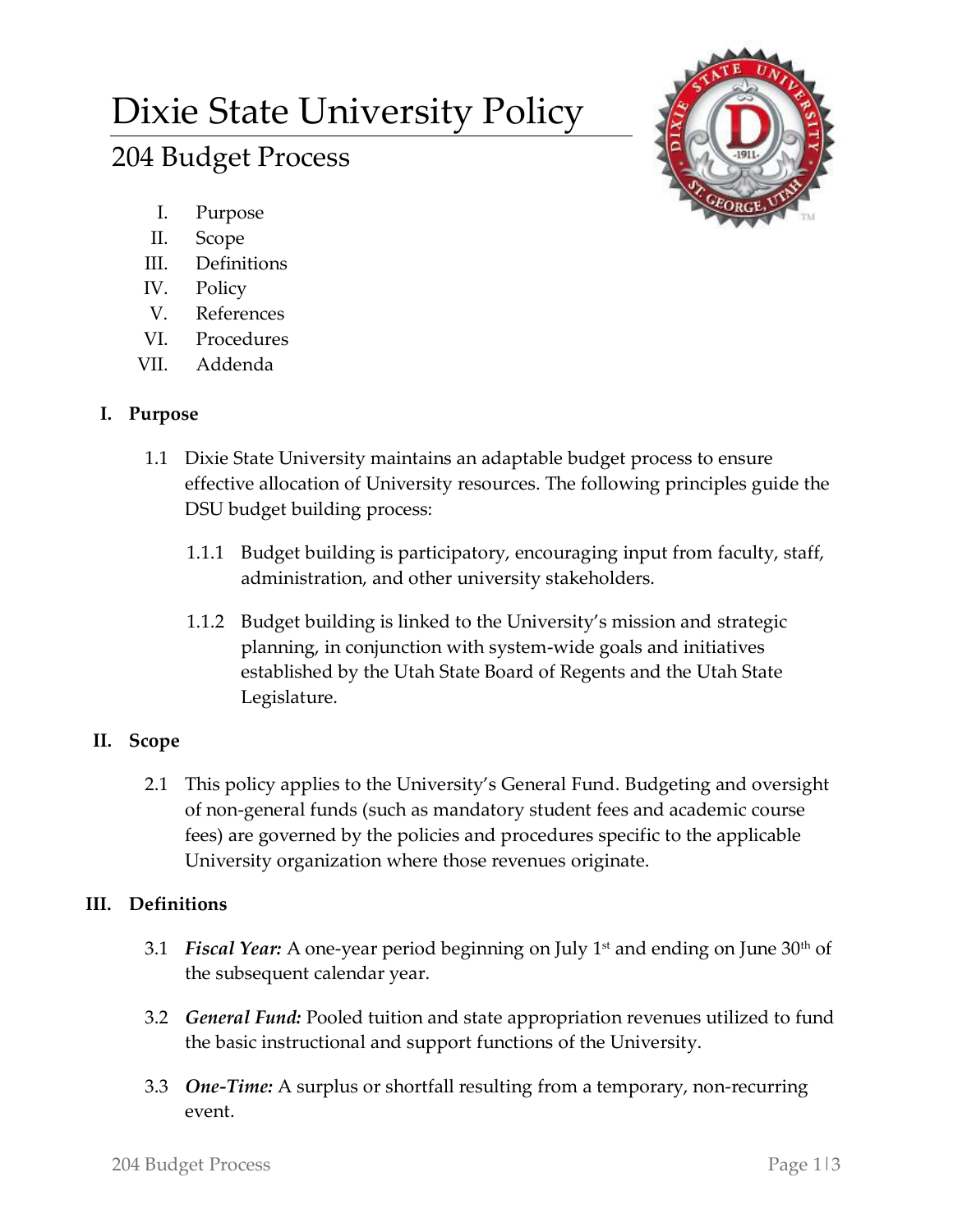3.4 *Ongoing:* A surplus or shortfall resulting from a fundamental change to funding sources or operating conditions.

#### **IV. Policy**

- 4.1 The total General Fund budget for each fiscal year is tabulated by the Budget Office, based on prior year results and anticipated changes from state appropriations, net tuition collections, and internal reallocations.
- 4.2 The Budget Office is responsible for monitoring actual recorded revenues in comparison to budgeted revenues during each fiscal year.
	- 4.2.1 Material variances between budgeted and actual revenues are evaluated to determine whether they are one-time or ongoing in nature.
- 4.3 Any proposed increase to general student tuition is first presented in a "Truth in Tuition" hearing, as outlined in Utah State Board of Regents Policy R511. The proposed increase is subsequently submitted to the DSU Board of Trustees and the State Board of Regents for approval.
	- 4.3.1 After Board of Regents approval, the tuition increase is integrated into the University's ongoing General Fund budget, as outlined in Procedure 6.1.
- 4.4 Before publicly advertising an opening for a benefits-eligible position, Human Resources will verify funding status of the position with the Budget Office and include any funding contingencies with the position advertisement and hiring documentation.

#### **V. References**

- 5.1 Utah State Board of Regents Policy R510 (Tuition and Fees)
- 5.2 Utah State Board of Regents Policy R511 (Tuition Disclosures and Consultation)

#### **VI. Procedures**

- 6.1 On occasion of a planned or unexpected ongoing variance between budgeted and actual revenues, the Budget Office promptly communicates the financial impact to the University President and the Vice President of Administrative Affairs.
	- 6.1.1 The President coordinates with the members of the President's Cabinet to determine structural and/or operational changes in relation to the